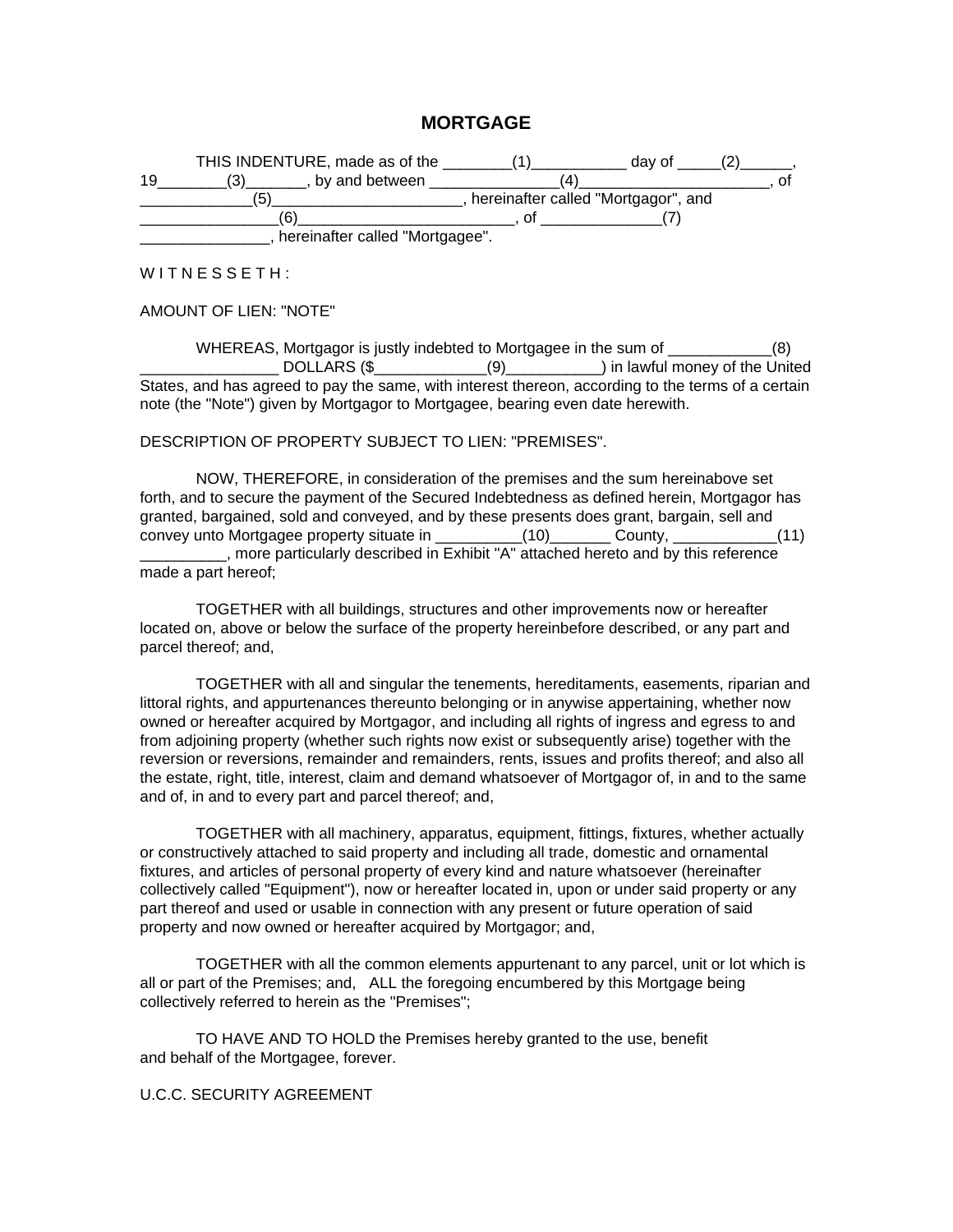It is agreed that if any of the property herein mortgaged is of a nature so that a security interest therein can be perfected under the Uniform Commercial Code, this instrument shall constitute a Security Agreement and Mortgagor agrees to join with the Mortgagee in the execution of any financing statements and to execute any and all other instruments that may be required for the perfection or renewal of such security interest under the Uniform Commercial Code.

### EQUITY OF REDEMPTION

Conditioned, however, that if Mortgagor shall promptly pay or cause to be paid to Mortgagee, at its address listed in the Note, or at such other place which may hereafter be designated by Mortgagee, its or their successors or assigns, with interest, the principal sum of  $(12)$  DOLLARS (\$ $(13)$ maturity, if not sooner paid, as stated in said Note unless amended or extended according to the terms of the Note executed by Mortgagor and payable to the order of Mortgagee, then these presents shall cease and be void, otherwise these presents shall remain in full force and effect.

## ARTICLE ONE

## COVENANTS OF MORTGAGOR

Mortgagor covenants and agrees with Mortgagee as follows:

1.01 Secured Indebtedness.

This Mortgage is given as security for the Note and also as security for any and all other sums, indebtedness, obligations and liabilities of any and every kind arising, under the Note or this Mortgage, as amended or modified or supplemented from time to time, and any and all renewals, modifications or extensions of any or all of the foregoing (all of which are collectively referred to herein as the "Secured Indebtedness"), the entire Secured Indebtedness being equally secured with and having the same priority as any amounts owed at the date hereof.

1.02 Performance of Note, Mortgage, Etc..

Mortgagor shall perform, observe and comply with all provisions hereof and of the Note and shall promptly pay, in lawful money of the United States of America, to Mortgagee the Secured Indebtedness with interest thereon as provided in the Note, this Mortgage and all other documents constituting the Secured Indebtedness.

1.03 Extent Of Payment Other Than Principal And Interest.

Mortgagor shall pay, when due and payable, (1) all taxes, assessments, general or special, and other charges levied on, or assessed, placed or made against the Premises, this instrument or the Secured Indebtedness or any interest of the Mortgagee in the Premises or the obligations secured hereby; (2) premiums on policies of fire and other hazard insurance covering the Premises, as required herein; (3) ground rents or other lease rentals; and (4) other sums related to the Premises or the indebtedness secured hereby, if any, payable by Mortgagor.

1.04 Insurance.

Mortgagor shall, at its sole cost and expense, keep the Premises insured against all hazards as is customary and reasonable for properties of similar type and nature located in\_\_\_\_\_\_\_\_\_\_\_\_\_(14)\_\_\_\_\_\_\_\_\_\_\_\_\_-\_\_\_\_\_\_County, \_\_\_\_\_\_\_\_\_\_\_\_\_\_(15)\_\_\_\_.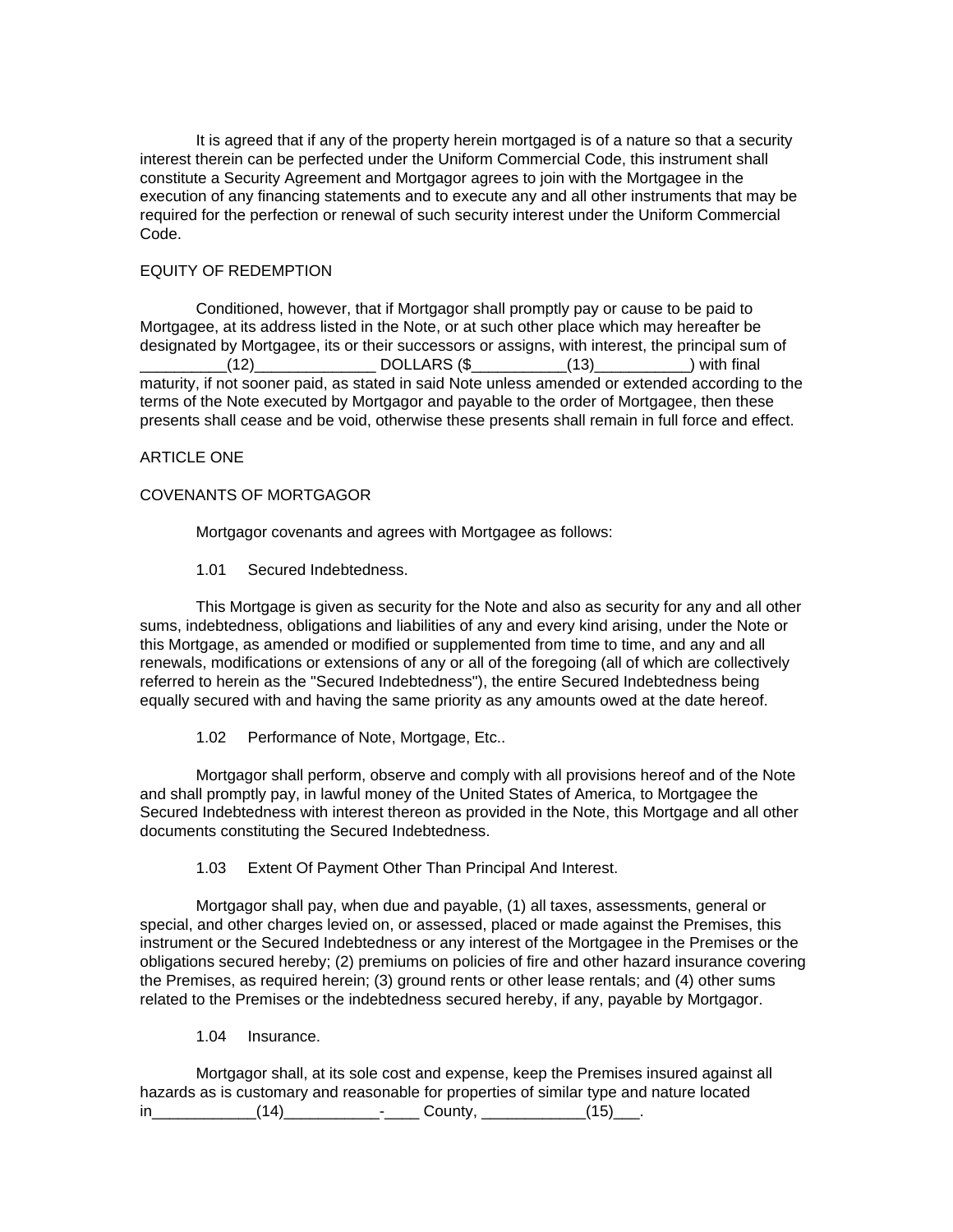1.05 Care of Property.

Mortgagor shall maintain the Premises in good condition and repair and shall not commit or suffer any material waste to the Premises.

1.06 Prior Mortgage.

With regard to the Prior Mortgage, Mortgagor hereby agrees to:

(i) Pay promptly, when due, all installments of principal and interest and all other sums and charges made payable by the Prior Mortgage;

(ii) Promptly perform and observe all of the terms, covenants and conditions required to be performed and observed by Mortgagor under the Prior Mortgage, within the period provided in said Prior Mortgage;

(iii) Promptly notify Mortgagee of any default, or notice claiming any event of default by Mortgagor in the performance or observance of any term, covenant or condition to be performed or observed by Mortgagor under any such Prior Mortgage.

(iv) Mortgagor will not request nor will it accept any voluntary future advances under the Prior Mortgage without Mortgagee's prior written consent, which consent shall not be unreasonably withheld.

### ARTICLE TWO

#### DEFAULTS

2.01 Event of Default.

The occurrence of any one of the following events which shall not be cured within  $(16)$ days after written notice of the occurrence of the event, if the default is monetary, or which shall not be cured within  $(17)$  days after written notice from Mortgagee, if the default is non monetary, shall constitute an "Event of Default":

(a) Mortgagor fails to pay the Secured Indebtedness, or any part thereof, or the taxes, insurance and other charges, as hereinbefore provided, when and as the same shall become due and payable;

(b) Any material warranty of Mortgagor herein contained, or contained in the Note, proves untrue or misleading in any material respect;

(c) Mortgagor materially fails to keep, observe, perform, carry out and execute the covenants, agreements, obligations and conditions set out in this Mortgage, or in the Note;

(d) Foreclosure proceedings (whether judicial or otherwise) are instituted on any mortgage or any lien of any kind secured by any portion of the Premises and affecting the priority of this Mortgage.

2.02 Options Of Mortgagee Upon Event Of Default.

Upon the occurrence of any Event of Default, the Mortgagee may immediately do any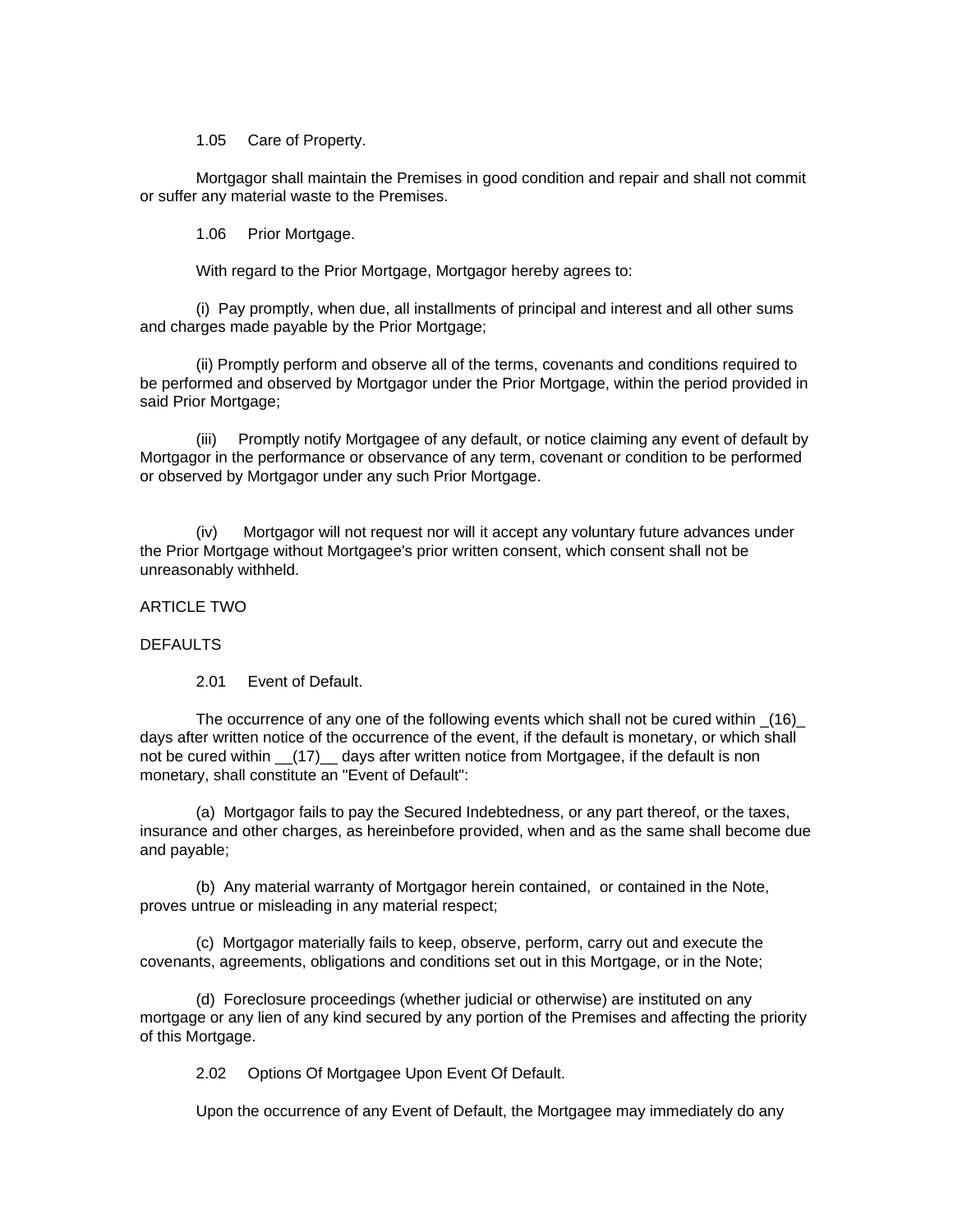one or more of the following:

 (a) Declare the total Secured Indebtedness, including without limitation all payments for taxes, assessments, insurance premiums, liens, costs, expenses and attorney's fees herein specified, without notice to Mortgagor (such notice being hereby expressly waived), to be due and collectible at once, by foreclosure or otherwise;

(b) Pursue any and all remedies available under the Uniform Commercial Code; it being hereby agreed that ten (10) days' notice as to the time, date and place of any proposed sale shall be reasonable;

(c) In the event that Mortgagee elects to accelerate the maturity of the Secured Indebtedness and declares the Secured Indebtedness to be due and payable in full at once as provided for in Paragraph 2.02(a) hereinabove, or as may be provided for in the Note, or any other provision or term of this Mortgage, then Mortgagee shall have the right to pursue all of Mortgagee's rights and remedies for the collection of such Secured Indebtedness, whether such rights and remedies are granted by this Mortgage, any other agreement, law, equity or otherwise, to include, without limitation, the institution of foreclosure proceedings against the Premises under the terms of this Mortgage and any applicable state or federal law.

#### ARTICLE THREE

## MISCELLANEOUS PROVISIONS

3.01 Prior Liens.

Mortgagor shall keep the Premises free from all prior liens (except for those consented to by Mortgagee).

3.02 Notice, Demand and Request.

Every provision for notice and demand or request shall be deemed fulfilled by written notice and demand or request delivered in accordance with the provisions of the Note relating to notice

3.03 Meaning of Words.

The words "Mortgagor" and "Mortgagee" whenever used herein shall include all individuals, corporations (and if a corporation, its officers, employees or agents), trusts and any and all other persons or entities, and the respective heirs, executors, administrators, legal representatives, successors and assigns of the parties hereto, and all those holding under either of them.

The pronouns used herein shall include, when appropriate, either gender and both singular and plural. The word "Note" shall also include one or more notes and the grammatical construction of sentences shall conform thereto.

3.04 Severability.

If any provision of this Mortgage or any other Loan Document or the application thereof shall, for any reason and to any extent, be invalid or unenforceable, neither the remainder of the instrument in which such provision is contained, nor the application of the provision to other persons, entities or circumstances, nor any other instrument referred to hereinabove shall be affected thereby, but instead shall be enforced to the maximum extent permitted by law.